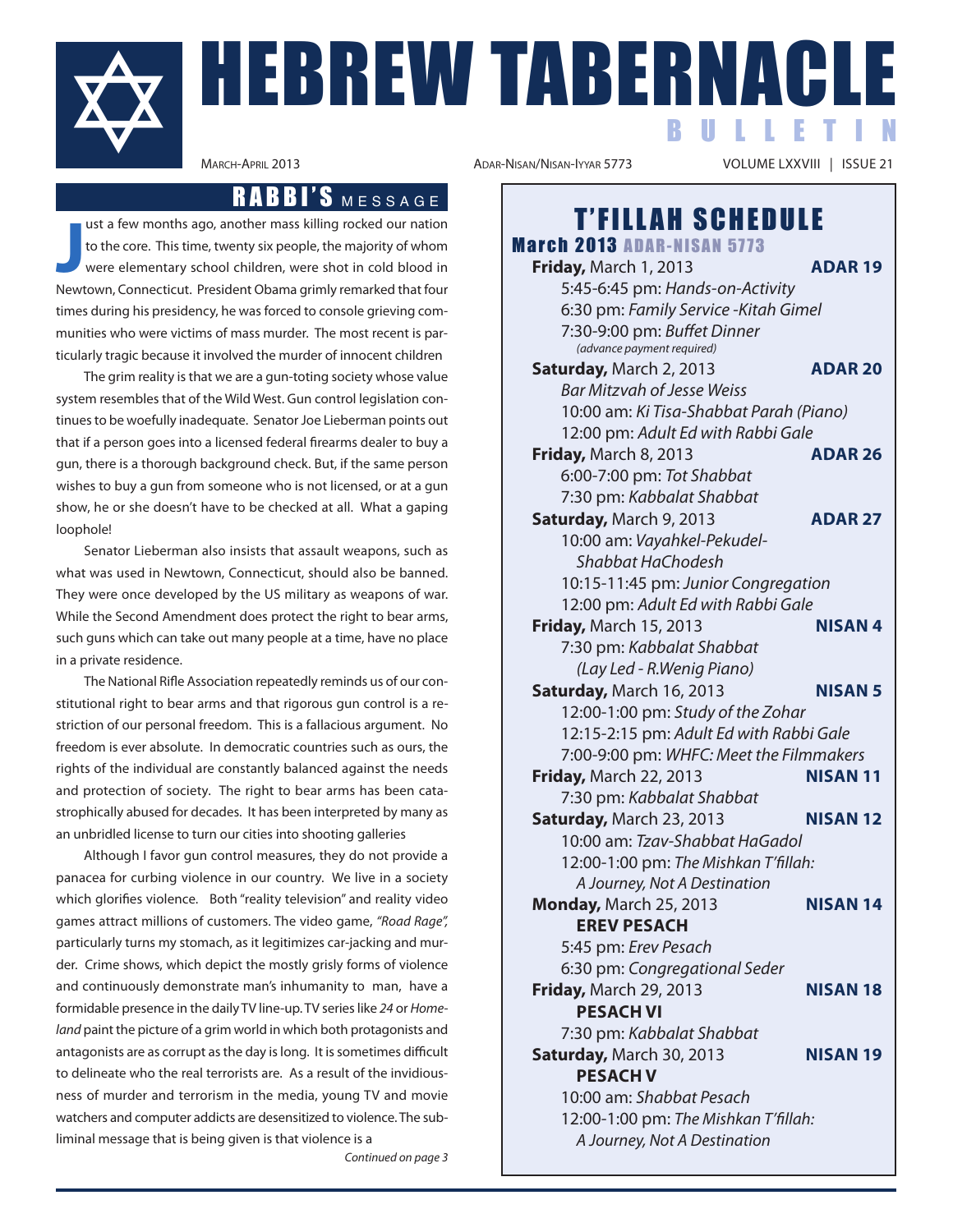

## **HEBREW TABERNACLE CONGREGATION**

A Liberal Congregation & Progressive Community Center

| RebJeff99@yahoo.com                                              |
|------------------------------------------------------------------|
|                                                                  |
| jfinkel@huc.edu                                                  |
| Dr. Robert L. Lehman, z"l Rabbi Emeritus                         |
| Margaret MoersWenigRabbi Emerita, Beth Am                        |
|                                                                  |
| mwenig@huc.edu                                                   |
|                                                                  |
| rselig@lycos.com                                                 |
|                                                                  |
| hamburg@nyp.org                                                  |
|                                                                  |
| jslcsw@aol.com                                                   |
|                                                                  |
|                                                                  |
| ren_27@rocketmail.com                                            |
|                                                                  |
| jeff.burak@gmail.com                                             |
|                                                                  |
| Lcytryn@gmail.com                                                |
|                                                                  |
| mark.hamburgh2@verizon.net                                       |
|                                                                  |
|                                                                  |
| susan_gellert@yahoo.com                                          |
|                                                                  |
| marxnewyork@gmail.com                                            |
| Richard Ehrenreich  Men's Club President                         |
| rehrenreichusa@nyc.rr.com                                        |
|                                                                  |
| presbetham@gmail.com                                             |
| Sheldon KoyHebrew School Principal                               |
|                                                                  |
| skhspr@gmail.com                                                 |
|                                                                  |
| htoffice@nyc.rr.com                                              |
| Rita Hamburgh Chair, Outreach & Membership Committee             |
| hamburg@nyp.org                                                  |
| Hannah Eisner Chair, Chesed Committee                            |
| HTchesed@gmail.com                                               |
|                                                                  |
|                                                                  |
| Harriet Bailer, Diana Douglas & Regina Gradess GoldWing Curators |
| EHBailer@aol.com;dianaddouglas@hotmail.com;                      |
| ReginaG99@gmail.com                                              |
| Web address: www.hebrewtabernacle.org                            |
| W<br>Published bi-monthly by the                                 |

Published bi-monthly by the Hebrew Tabernacle of Washington Heights 551 Fort Washington Ave. New York, NY 10033-1908 A Member of the Union for Reform Judaism

Deadline for inclusion in the May-June Bulletin is April 1st Material received after that date will be held until the July-August issue. *htoce@nyc.rr.com*

# T'FILLAH SCHEDULE

## **April 2013 NISAN-IYYAR 5773**

**Friday,** April 5, 2013 **NISAN 25** 5:45-6:45 pm: Hands-on-Activity 6:30 pm: Family Services-Kitah Hay 7:30-9:00 pm: Buffet Dinner (advance payment required) **Saturday,** April 6, 2013 **NISAN 26** 10:00 am: Shmini 12:00 pm: Adult Ed with Rabbi Gale **Friday,** April 12, 2013 **IYYAR 2** 7:30 pm: Kabbalat Shabbat - Yom HaShoah Commemoration (choir and organ) **Saturday,** April 13, 2013 **IYYAR 3** 10:00 am: Tazria-Metzora Yom Haatzmaut Service 10:15-11:45 pm: Junior Congregation 12:00 pm: Adult Ed with Rabbi Gale **Friday,** April 19, 2013 **IYYAR 9** 6:00-7:00 pm: Tot Shabbat Pot Luck Fund-Raiser 7:30 pm: Kabbalat Shabbat - (Lay-Led-R. Wenig/Piano) **Saturday,** April 20, 2013 **IYYAR 10** 10:00 am: Acharei Mot-Kedoshim 12:00 pm: Study of the Zohar **Friday,** April 26, 2013 **IYYAR 16** 7:30 pm: Kabbalat Shabbat **Saturday,** April 27, 2013 **IYYAR 17** 10:00 am: Emor 12:00-1:00 pm: The Mishkan T'fillah: A Journey, Not A Destination

# Remember the Hebrew Tabernacle with a bequest.

Give a gift for generations to come and be remembered forever

**If you or someone you care about is hospitalized, ill, or needs some cheer, contact the Chesed Committee. Neglect is a shame, with everyone to blame.**

**Call the oBce at 212-568-8304 or e-mail us at HTChesed@gmail.com**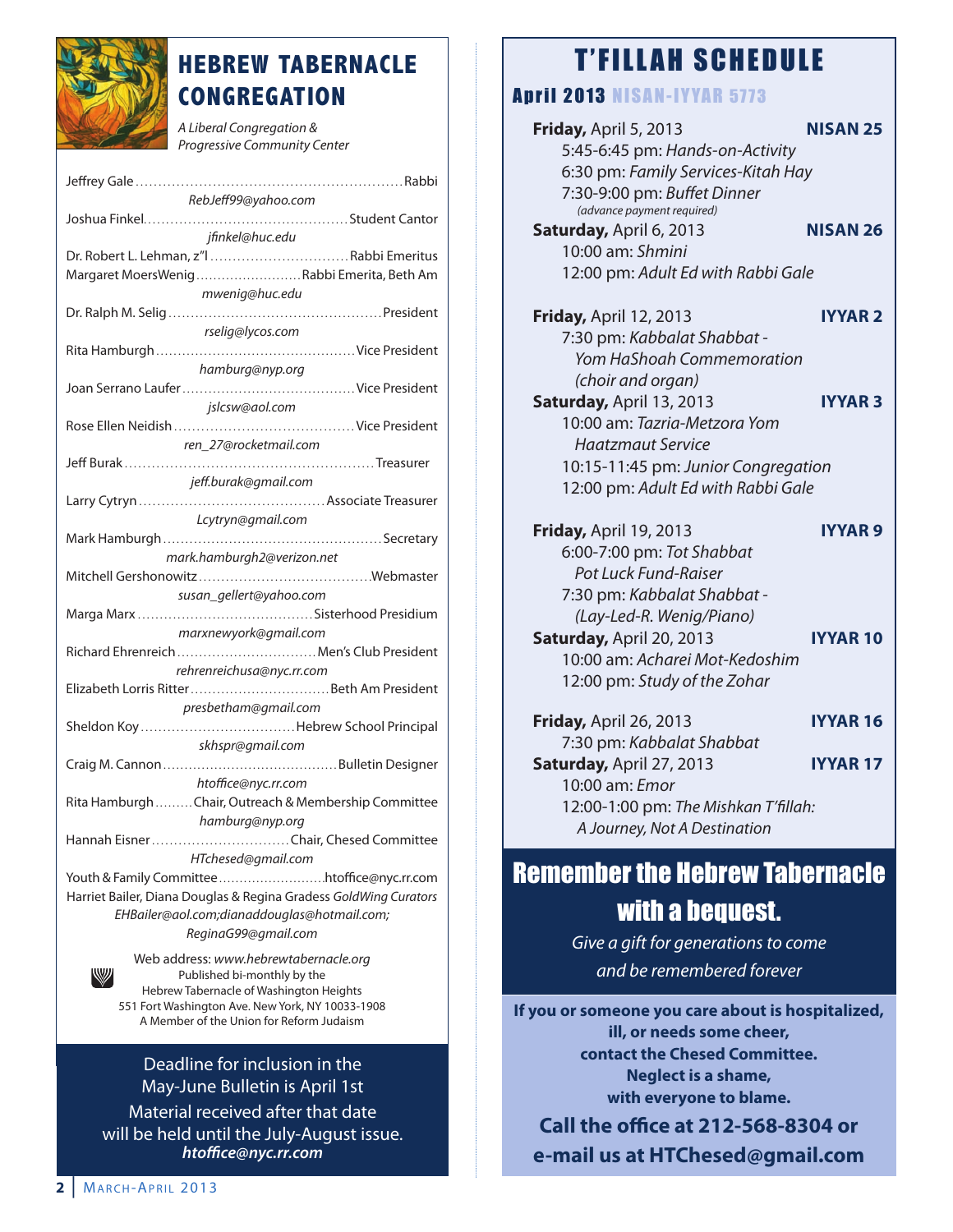### RABBI'S Message

### Continued from page 1

legitimate means of resolving conflicts.

Therefore, gun control measures are merely a bandage. The greater challenge is curbing the violence which exists in the human heart. Rabbi Jay C. Shoulson, the spiritual leader of Congregation Sons of Israel in Long Island City, emphasizes the importance of bringing back religion, family, and community. Young people need to be taught, both in schools and in the home, that violence is both a destructive and ineffective means of dealing with pain and anger.

Senator Lieberman directs us back to the Bible.

Violence is as old as Cain killing his brother, Abel. But God didn't accept that as a given and said to Cain, "where's your brother?" And Abel—Cain says, "am I my brother's keeper?" And God says, yes, I hear your brother's blood crying out to me from the ground.

And I think we've got to continue to hear the screams of these children, and see their blood, until we do something to try to prevent this from happening again.

I am deeply pleased that President Obama has placed gun control at the top of his agenda for his second term. Gun control, with all of its limitations, is about saving lives. Displaying empathy for those who are angry and in pain is about saving lives. Guiding our troubled youth and helping them to channel their hurt and frustration in constructive ways is about saving lives. In the words of the Talmud: "Whosoever preserves a single human soul, Scripture credits them as though they had saved whole world."



# **Mishloach Manot for Purim**<br>ance again this Purim, many members of the community ob-

**O**nce again this Purim, many members of the community observed two of the mitzvot of Purim by sending about two hundred boxes of food to friends and neighbors in this annual fundraising effort to benefit our Hebrew School. This project was supported by the hard work of many people who gave generously of their time. A new feature this year was the baking of homemade hamantaschen in the HT kitchen in our brand new oven! Susan Blum and Diana Douglas led the baking on two different days joined by Eva Feist, Melanie and Julia Klein, Jessica Wolk-Stanley, and Emma Kushnirsky. They produced many dozens of delicious hamantaschen which were enjoyed by everyone. The pastries were such a hit that there were none left to sell at the Purim Carnival! CC Blackburn, Miriam Frank, Paula Loscocco, Susan Gellert and Sharon Silber also

Continued on page 6



## Bar Mitzvah of Jesse Weiss

**J** esse Weiss is a seventh grader at Bank Street School for Children.<br>He loves snowboarding, listening to music, playing guitar, reading esse Weiss is a seventh grader at Bank Street School for Children. fantasy fiction, drawing and all sports. Jesse is particularly interested in science. His favorite sports teams are the Yankees, Giants, Rangers, and Knicks. He has a parakeet named Bluey. For the past few summers, Jesse has attended Camp Fuller in Wakefield Rhode Island where he has learned to sail (and where his father and two of his uncles went many years ago).

Over the past year, in preparation for his bar mitzvah, Jesse has visited a home-bound senior with DOROT, he has delivered meals on wheels to seniors, he has collected coats for the homeless and gathered and donated clothing and toys for families displaced by Hurricane Sandy who were staying in a shelter in our neighborhood, he gathered and donated books for a school that lost its library as a result of Sandy, he raked leaves in Fort Tryon Park to prevent storm drain blockage following Hurricane Sandy and he has volunteered with preschool children at Head Start. At the Mitzvah Day at our synagogue, he wrote cards for sick children and packed lunches for the homeless.

As part of his bar mitzvah service, he is participating in the Remember Us project which pairs each child having a bnai mitzvah with a child who died in the Holocaust before they could be bnai mitzvah. Jesse is honoring Boruch Feivush, a seven year old boy who died in the massacre of Jews in Keidan Lithuania on August 28, 1941.

Jesse's Hebrew name Yosef is in honor of two Josephs. His grandfather Joseph Silber was a Jewish Lithuanian physician who served as a battlefield surgeon in the Russian army during World War II and, after the war, defected from the Russian army to serve with US Navy intelligence (he also worked as a doctor with Jewish displaced persons.) Jesse is also named Yosef in honor of his grandmother Elaine Taleisnick Weiss's father, Joseph Taleisnick. Jesse's great-grandfather Joseph Taleisnick was an immigrant entrepeneur who founded the Brownsville News Company and delivered newspapers all over Brooklyn in the early years of the twentieth century using horsedrawn carriages, and, later, trucks.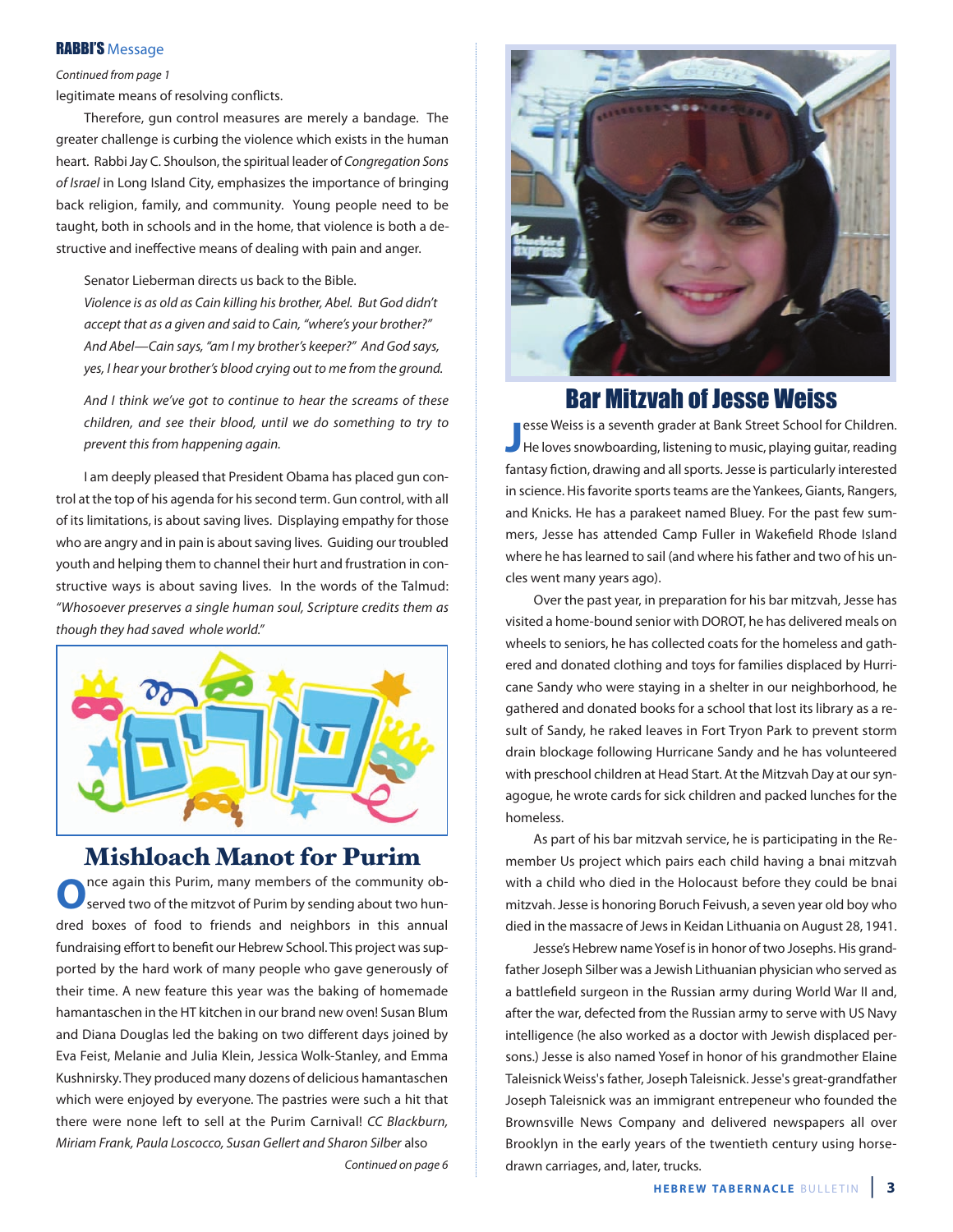The Armin and Estelle Gold Wing Gallery of the Hebrew Tabernacle welcomes

# DIANA DOUGLAS

(a co-curator of our Gold Wing Gallery)

### MARCH AND APRIL, 2013

### **ARTIST'S STATEMENT**

**I** enjoy making art. The work in the show is part of my process of enjoying life. The work is in several media. I have been working in clay enjoy making art. The work in the show is part of my process of ensince high school. My first teacher taught us to work carefully with purpose. My next teacher, Beatrice Wood, instilled me with a sense of purpose and playfulness. I learned a great deal from Arthur Sennett and all the wonderful artists who shared their skill. Recently, Sylvia Netzer has helped me to grow to the point of feeling comfortable in showing my work. David Gibson has also been instrumental in my recent growth as a potter. The collages just happened over a period of years. I have fun making them. Mostly, I have no idea what I am going to do until I start working with the collages.

Some paintings may be for sale. Please discuss this with the artist. Hebrew Tabernacle receives a special donation from each purchase.

*This exhibit will be open to all from March through April, 2013. The Gold Wing Gallery is usually open M, W, F and Sat* Please call the synagogue office at 212-568-8304 to make sure.

# **Diana Douglas Discusses Her Art**<br>This March and April, the collages and ceramics of one of our own

**This March and April, the collages and ceramics of one of our own**<br>Hebrew Tabernacle curatorial staff members, Diana Douglas, are featured in the Gold Wing Gallery exhibition. Diana has been making art most of her life. During high school, in Ojai California, she was tutored in pottery by the famed artist Beatrice Wood. Diana majored in art at Southhampton College in Long Island, NY, where she was principally a photographer. She went on to work professionally as a photographer for the Watertown Times in Potsdam, New York.

In New York City, Diana pursued class work in counseling and education to become a creative arts therapist. She was clinically trained on the job, peer-trained, and supervised. She works off-ward in this capacity at Metropolitan Hospital. In creative arts therapy the art medium itself leads patients toward various forms of expression. Diana stresses her role with her patients as that of therapist, not teacher. According to Diana, a creative arts therapist is a facilitator, not an instructor looking for a result.

There may be a touch of the creative arts therapy sensibility in Diana's comment about her collages that she has no idea what she's going to do until she starts working. With her ceramic pieces she sets herself different problems to work on, often choosing to connect diverse elements. Some work is hand-built and some is worked on the wheel. The pieces draw the viewer in with their tactile surface forms, asking to be touched. Her collages have a randomness that sometimes contrasts with the specific, evocative titles of the works. They radiate the gentle, forceful presence of Diana herself.

— Ruth Lilienstein

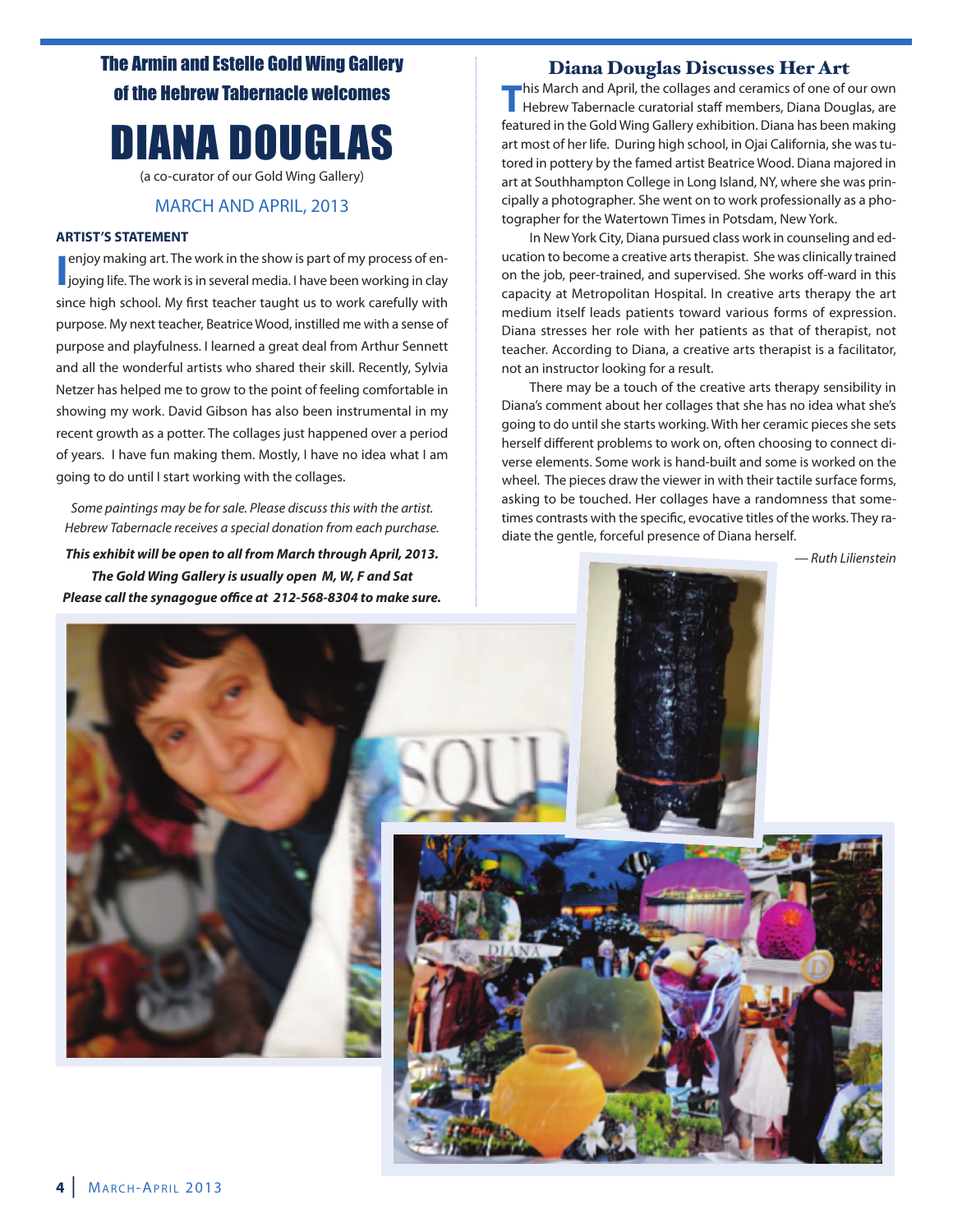# **THANK YOU**

### **WE GRATEFULLY ACKNOWLEDGE THESE RECENT CONTRIBUTIONS:**

### **BUILDING RENOVATION FUND**

At the recommendation of Denny Kelk's friend Deborah Binderman, the Norman E. Alexander Family G. Foundation generously donated funds to be used for the purchase and installation of a new commercial range for our kitchen.

### **CLERGY ASSIST FUND**

received a donation from…

### **GENERAL FUND**

received a donation from…

Miriam Frank & Desma Holcomb in memory of Phyllils Taylor

Hebrew Tabernacle Sisterhood **to assist in covering clergy payroll costs for February** to assist in covering clergy payroll costs for February

 $2525777777$ 

Allen Bachenheimer in memory of the Yahrzeit of Herta Bachenheimer Mrs. Harriet Bailer in honor of a service by Fredy Seidel and torah reading by Liz Avital Alexander & Irina Barg in memory of the Yahrzeit of Joseph Barg in memory of the Yahrzeit of Joseph Barg Edoardo Bellando general operating support Bertha Bodenheimer **in memory of the Yahrzeit of Elsie Muller** in memory of the Yahrzeit of Elsie Muller Hilde Cytryn general operating support Sara Daniels in memory of the Yahrzeit of Gertrude S. Horowitz Richard Ehrenreich general Fund Donation: defray cost to replace boiler main return line/pipe in Social Hall Hannah Eisner in memory of our dearly departed Irene Lewis in memory of our dearly departed Hilde Blum in memory of our dearly departed Lonnie Lehman in memory of our dearly departed Lore Wittner in memory of our dearly departed Paula Wolff Eva B. Feist in memory of the Yahrzeit of Julius Feist in memory of the Yahrzeit of Richard Feist Fred Fields in memory of the Yahrzeit of Ignatz Dingfelder Harry and Liese B. Fischer in memory of the Yahrzeits of Moritz and Lydia Einstein in memory of the Yahrzeit of Werner Frank in memory of the Yahrzeits of Anna Frank and Cynthia Holcomb Hall Gertrude Frankel in memory of the Yahrzeit of Curt Frankel Martin Friedman in memory of the Yahrzeit of Greta Friedman Mitchell Gershonowitz & Susan Gellert **the interval of the name of Florence Tanenzaph to the annual** yahrzeit list and to be read for one year Joel & Jean Goldstein in memory of the Yahrzeit of Lou Myerson Barbara Gonzo in memory of the Yahrzeit of David Harris Clifford & Susan Hamburger in memory of the Yahrzeit of Jeanne Hamburger in memory of the Yahrzeit of Jeanne Hamburger Mark & Rita Hamburgh in memory of the Yahrzeit of Morris Klein in memory of the Yahrzeit of Helen Berg Clarice Hausman in memory of the Yahrzeits of Nettie Hausman, Sidney Hausman, and Debra Hoberman David Horowitz in memory of the Yahrzeit of Gertrude Horowitz Ellen Kaufman in memory of the Yahrzeit of Rudolph Kaufman Michael and Melanie Klein to enter the name of Phyllis Taylor onto the Kaddiish list for one year, and permanently to the Book of Life and annual Yahrzeit List Henry Kirchheimer general operating support Jean Koesterich in memory of the Yahrzeit of Herbert Lichtstern Ursula Kohlmann in memory of the Yahrzeits of Kathe Pollak, Curt Pollak, Curt Pollak, and Martha Kohlmann in memory of the Yahrzeit of Paul Kohlman Michael Kruk in memory of the Yahrzeit of Ariel Kruk Esther Land in memory of the Yahrzeit of Ancel Land William Landsberg in memory of the Yahrzeit of Ernest Landsberg in memory of the Yahrzeit of Ernest Landsberg

Continued on page 6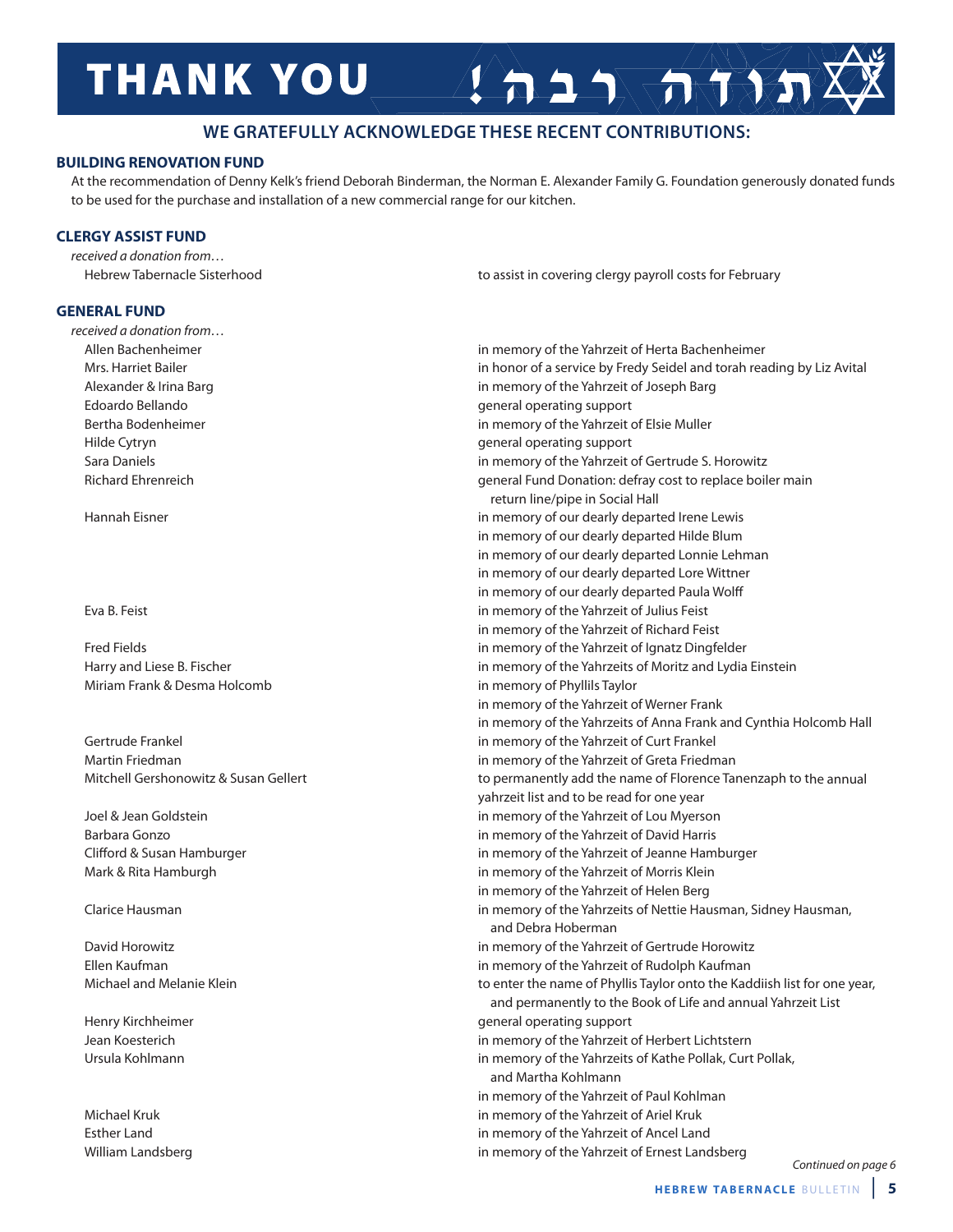# **THANK YOU**

### **DONATIONS**

- Continued from page 5 Margot Neuburger in honor of Rita Leopold
	-
	-

### **MUSIC FUND**

received a donation from…

### **PRINCIPAL'S DISCRETIONARY FUND**

received a donation from… Helen Blumenthal Elise Cagan in honor of Shelly Koy Cari Fershing

### **SEDER FUND**

received a donation from…

Rita Leopold in memory of the Yahrzeit of Stephen Leopold Robert Levenback in memory of the Yahrzeit of Sydelle Greenhut Ruth Levi in memory of the Yahrzeit of Evelyn Dunn Norman & Nancy Lindauer in memory of the Yahrzeit of Margo Lindauer Roberta S. Mathes in memory of the Yahrzeit of Fred Mathes Alfred Meininger in memory of the Yahrzeit of Elfriede Meininger Connie Heymann Muller for General operating support Peter Oestreicher in memory of the Yahrzeit of Henry Oestreicher Ellen Oppenheimer in memory of the Yahrzeit of Gerda Katzenstein for General operating support Stanley Pearlman in memory of the Yahrzeist of Curt and Marta Herz Herbert & Nahoma Rosenbaum in memory of the Yahrzeit of Jenny Rosenbaum Adler Rita Rosenthal in honor of Aliyahs and Mi Shebeirach Lino Saez in memory of the Yahrzeit of Manuel Saez Sylvia Schneider in memory of the Yahrzeit of Dorothy Newman Harve Schuster in memory of the Yahrzeit of Max Schuster Madeline Secunda in memory of the Yahrzeit of Charles Bargeski in memory of the Yahrzeits of Ruth Bargeski and Milton Marx Gary Thalheimer **in the Value of the Yahrzeit of Herta Frank** in memory of the Yahrzeit of Herta Frank Pauline Ungar **in memory of the Yahrzeit of Fred Hamburger** in memory of the Yahrzeit of Fred Hamburger Various donors general operating support at the Kid Cinema Fest, concession proceeds Margaret Wenig in memory of the Yahrzeits of Anna and Mary Moers Wenig Earl Wertheim in memory of the Yahrzeit of Luise Seeman Susan Wertheim in memory of the Yahrzeit of Sam Silverstein Bernard Wollmeringer in memory of the Yahrzeit of Frieda Wollmeringer in memory of the Yahrzeit of Frieda Wollmeringer Gerald Zobel in memory of the Yahrzeit of Lucy Zobel Eliaser

 $2 + 1 - 5 - 5 - 8 - 5$ 

Sharon Lehman to help maintain our choir & organ services & to thank Cantor Finkel

Rita Leopold with thanks and wishing the Hebrew School continued success Rabbi Wenig **in honor of Connie Heymann and Shelly Koy** 

Jeff & Marjorie Bauml **business and the support of the annual community seder.** Edoardo Bellando to support the annual community seder. Christopher Berner & Patricia Hametz to support the annual community seder. Herta Bloch to support the annual community seder. Bernard R. Crystal to support the annual community seder. Larry Cytryn & Eileen Scigliano to support the annual community seder. Dorothy DePasquale **to support the annual community seder.** The support of the annual community seder. Hannah Eisner to support the annual community seder. Eva B. Feist to support the annual community seder. Edith Strauss Goldsmith to support the annual community seder. Milton Gottesman to support the annual community seder. Michael & Della Haft **the support the annual community seder**.<br>Continued on page 7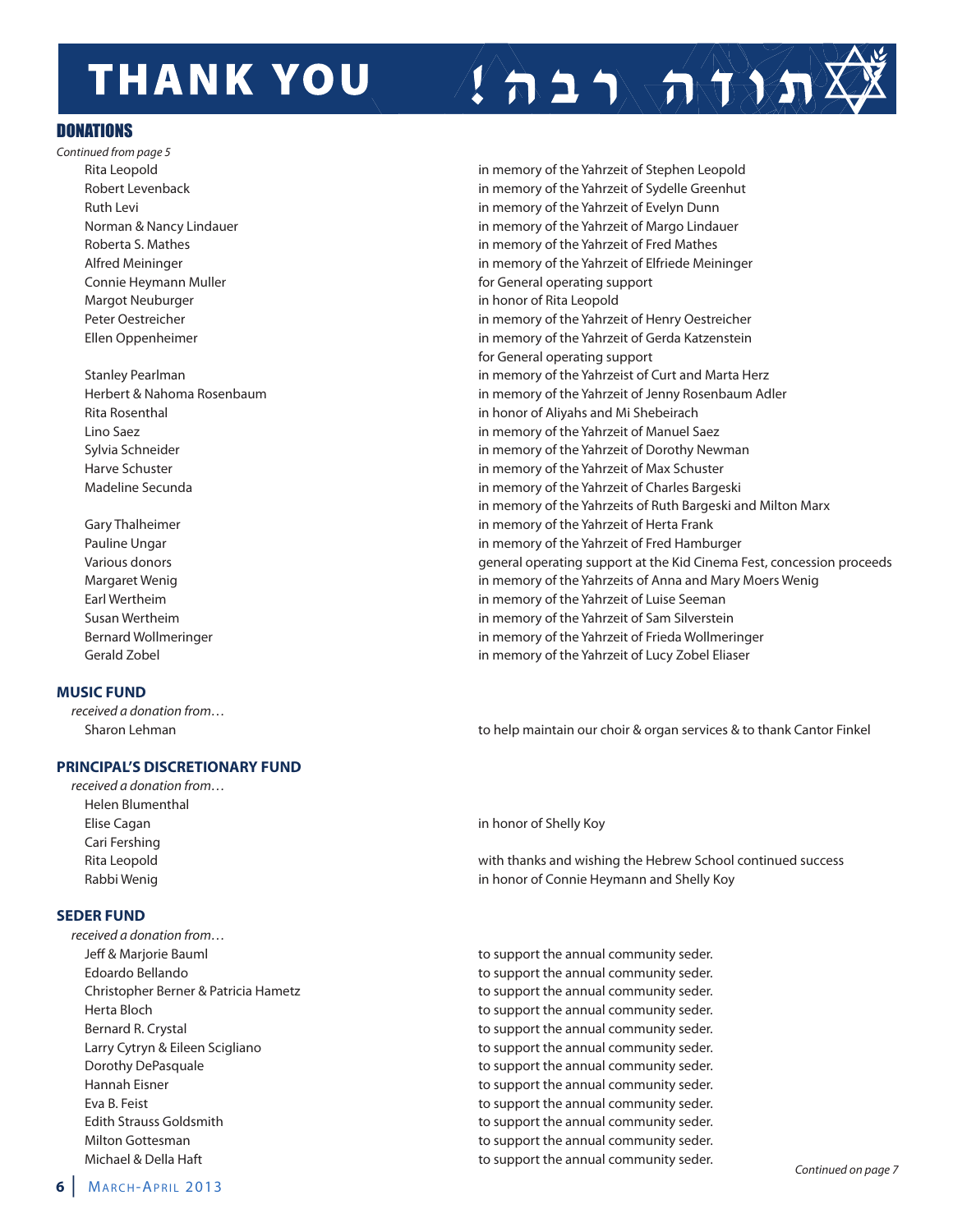# **THANK YOU**

### **DONATIONS**

Continued from page 6 Franklin Hess to support the annual community seder. Sandy Horowitz **the support of the annual community seder.** The support the annual community seder. Michael & Melanie Klein to support the annual community seder. Rebecca Koblick to support the annual community seder. Joshua Kotzin & Dorian Karchmar-Kotzin to support the annual community seder. Rita Leopold to support the annual community seder. Marga Marx to support the annual community seder. Morton Orentlicher to support the annual community seder. Liselotte Rosler to support the annual community seder. Dr. Ruth Westheimer to support the annual community seder. Joseph E. Wolfermann to support the annual community seder.

### **SISTERHOOD**

received a donation from…

### **TOT SHABBAT FUND**

received a donation from…

### MISHLOACH MANOT FOR PURIM

Continued from page 3

contributed yummy home baked goods to include the Chai for a Pie dinner made for a special brew School; all the funds raised will be used in the boxes.

A large part of the work involved packing the boxes with all of the delicious treats. Helpers included Cari Fershing, Burt and Henry Grayman, Rachel Kelk, Sam Kelleher, Joan Laufer, Alejandro Levine, Anna Levy, Rose Ellen Neidish, Shira and Susan Saar as well as Siena Stoller. Harriet Bailer made sure everything went smoothly with the distribution of the boxes at the Purim Carnival. Ruth Lilienstein in the office did a great job on the difficult task of taking the orders and creating labels for the boxes. Mike Klein was involved in every aspect of the Purim weekend, helping to shop twice for supplies, making salad for the Chai for a Pie dinner, and helping set up and clean up after the Purim Carnival. Denny and John Kelk, and a host of others, did a great job in making the Purim Carmival happen and the Hebrew School students were a tremendous hit in the annual Purim Spiel. The read-

Clarice Hausman in memory of Loni Lehman, Hilde Blum, and Lore Wittner Sharon Lehman in appreciation to everyone for all your support and love Marga Marx in memory of the Yahrzeit of Heinz Marx Rita Rosenthal in gratitude for all your good wishes for my birthday

 $1 + 1 + \pi$ 

Various donors toward Tot Shabbat Services, January 4, 2013

written and coordinated by Rabbi Gale, and Purim evening on Saturday night.

This was truly a community effort and everyone who participated should be proud of what we accomplished! The true benefi-

ing of the Megillah, the adult Purim Spiel ciaries were those whose Purim holidays were made more special and the students of the Hein the school program. Here's hoping that we can all celebrate Purim and work together on the Mishloach Manot fundraiser again next year!

Peace, Shelly Koy, Hebrew School Principal



**HEBREW TABERNACLE BULLETIN 7**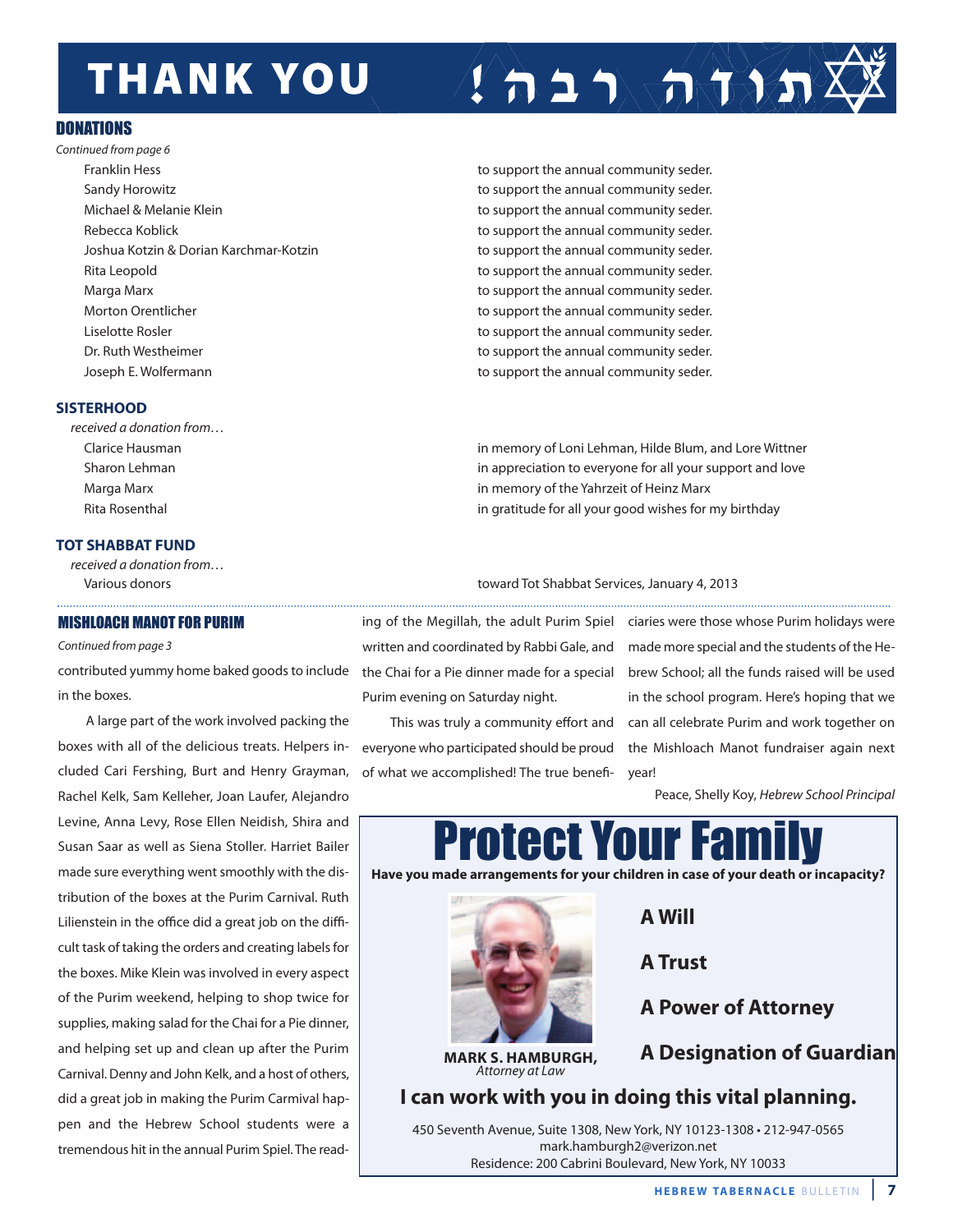### **IN MEMORIAM**

In grateful memory of the departed whose names are taken from the records of Hebrew Tabernacle and Beth Am and which appear on a separate weekly Yahrzeit list. It is our minhag to read Yahrzeit names at the Shabbat services following the date. **If you would like a name read,** please call the office in the preceding week.

### **YAHRZEIT LIST March 1 & 2, 2013**

Clara Arnstein Edward Baar Hilde Baer Ruth Berliner Hedda Blum Yettchen Cohn Moses David Millie Davis Moritz & Lydia Einstein Joseph Eschelbacher David Finkelstein Geoffrey Forscher Elsie Frank Joan Greenberg Freilich Sylvia Fried Adolph Gerson Gertrude Goldman Delphie Greenbaum Alfred Haas Nasha Hamlet Liselotte Hartmann Flora Hermann Sally Hermann Carrie Hertzog Simon Hirschfeld Cynthia Holcomb Hall Milton Hymes Ruth Jacobi Julius Katzenstein Leopold Kende Harry Kessler Herman Kestenbaum Isidore M. King Hannah Kirchheimer Clara Levin William Levitman Martha Light Mollie Linden Harriet Loeb Bettina Silver\* Lorris Sophie Malvin Eugene Marx Hertha Marx Sophie Mayer

Sigmund Muetz Irma Myers Gerda Nesselroth Amalia Neugarten Hermann Pomper Esther Rosenberg Henrietta Rothschild Simon Schachter Lia Scheidt Richard R. Scheidt Edward Sink Julius Sommer Peter Spivack Otto I. Stiefel Morris Strassburger Ludwig Suran Leon Walter Werner Weinberg Samuel Weingarten Anna Weisman Johanna Wiersch Justin Winter Eric Wolff Ernest A. Wolff

### **March 8 & 9**

Frieda Bachert Gustav Bachert Ella Becher Walter Berney Curt J. Blanke Samuel J. Cohen Heyman Cohn Harry Crystal Grete Dilloff Fanny Ehrenberg Gunther Ehrlich Anneliese Eisenberger Jerda Englaender Jetta Eschelbacher Ida Felsenthal Alice Frankel Julius Froehlich Jack Golub Ellie Gradess Erwin Grossman Max Hanauer

Selma Heilbronn Richard Hess Helen Hirsch Robert Jacob Fred Julius Theresa Kestenbaum Samuel Klinger Chava Rivka Kohn Peter Levy Leopold Leysersohn Natan Bernt Londner Gertrude Maier Johanna Michel Moritz Moses George F. Muller, Sr. William J. Neuberg Dave Newman Dorothy Newman Sylvia Olefson Arthur Plaut Julius Regensburger Sophie Regensburger Ruth Rosenstam Evelyn Rosenstein Irwin Ross Eric Salomon Albert Schulein Bernhard Schwartz Rosy Simonstein Dr. Max Sorell Margaret Sorell Louis Stadholz Renee Salzman Tabor Barbara Heldman Tauszig Paul Tislowitz Samuel Wertheimer Else Westheimer Manfred Westheimer Alice Winter Josef Wodowski Rivka Zemet

### **March 15 & 16**

Curt S. Bertheim Lena Birn Lottey Blattman Edith Block Nathan Brandis Felix Cahn Hannah Cohn Ignatz Dingfelder Nathan C. Engel Henry Eppstein Alois Eysler

Maurice Fleshler Anna Frank Arnold H. Fried Max Gottschalk Sophie Gruensfelder Fanny Heimann Dr. Martin Hirschowitz Moritz Hirschowitz Bruno Isaac Ludwig Jacobi Hippolyte Jonas Gerhard Jordan Martin M. Kastan Kurt Levin Rebecca Lewin Jennie Loewenberg Moritz Lowenthal Elizabeth McDowell Joseph Melzer Sara Neugarten Siegfried Neugarten Renee Obermeier Rebecca Rosenberg Leo Schachter Dora Scheirer Bertha Schwenk Eve Greenberg Segal Bernhard Singer Artur Sittenmann Clara Sittenmann Josef Sonnenfeld Siegfried Steinhardt Elsie Strauss Ruth Taylor Jack Weigel Simon Wieser Samuel Wohlstetter

### **March 22 & 23**

Victor Adler David Arndt Max Bauman Debra Bernhardt Mildred Besser Lili Bier Harry Bimberg Herman Blatt Hedwig Bloch Jacob Braun Evelyn Deutsch Clara Dittmann Ernst D. Frank Herman Frant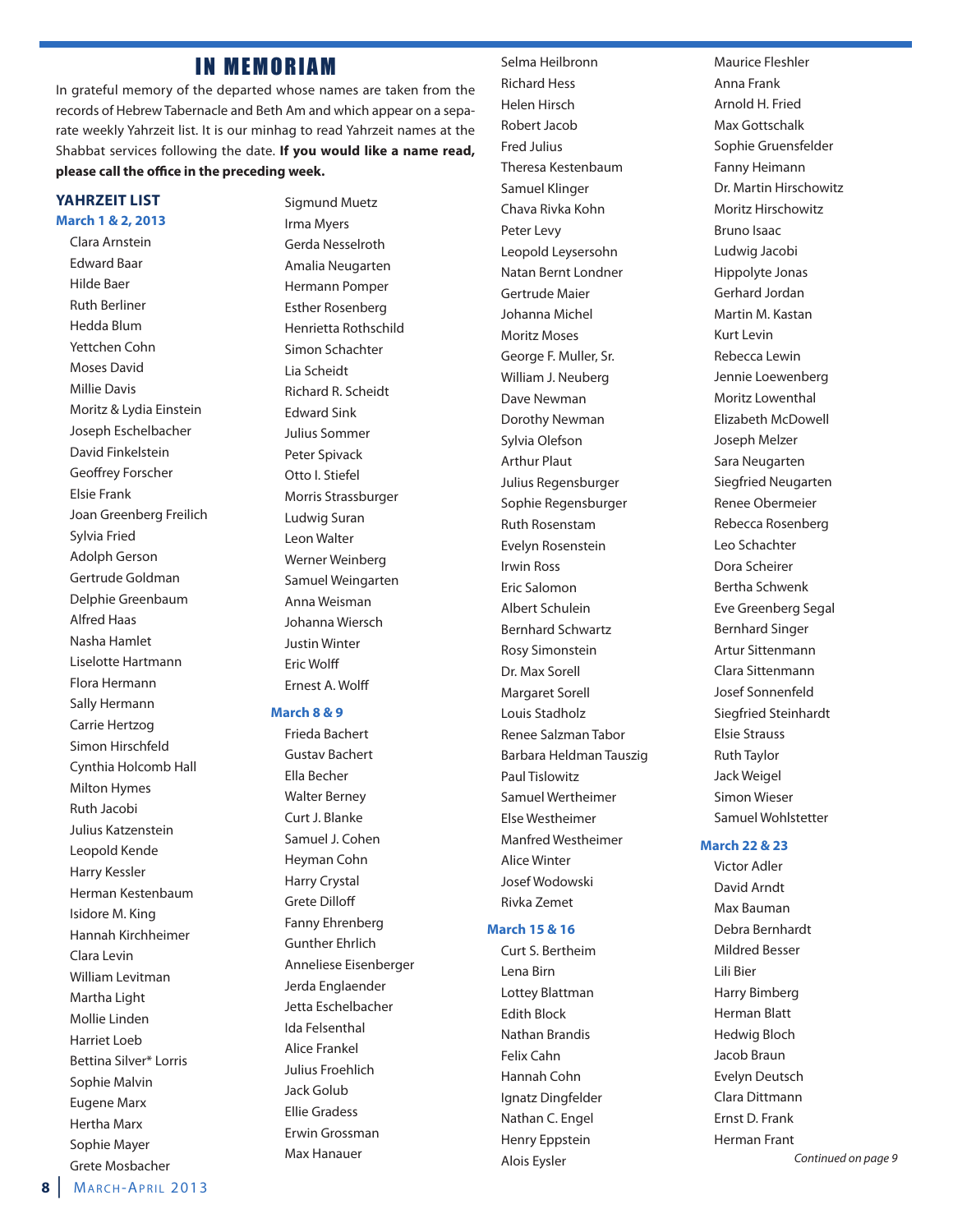### **YARTZEIT**

Continued from page 8 William Freeman Jacob J. Gerber Sarah Grinstein Charlotte Haendel Bina Hanauer Percy E. Hart Else Heidenheimer Lore Heilbronn Alex Heyman Margot Hochberger Lotte Katz Minnie Klebanoff Pincus L. Klein Ruth Landsberg Hanna Langstadt Trude Lauer Walter Lesser Alice Levy Eric Loeb Selma Loebenberg Erna Loewenstein Betty Lowenthal Max Maas Nathan Maier Paula Marshall Rose Ober Pauline Oppenheimer Walter Rinehouse Anna May Freeman Rose Joseph Rosenberg Dr. Anna Rosenow Hilde Rubel Oskar Schwarz Joseph Schweitzer Jacob Seligman Julius Sessler Marie Smith Agnes Steiner Ernest Strauss Thilla Suessel Dr. Arnold Taub Henry Uhlfelder Edith Wachsner Siegfried Weil Emma Weinberger

### **March 29 & 30**

Maxine Baar Salo & Rosa Bandmann Rebecca Berliner Sophie Blankenstein Nelly Bloch

Ruth Wolf Ehrlich Louis Fein Sophie Fleischmann Jeanne Florsheim Arnold Fraenkel Willy D. Fromm Bianca Ganzman Jennie C. Gold Eva Gorton Dora Seidner Greenbaum Erwin E. Haimann Albert Hamburger Salo Hamburger Hermann Himmelweit Arthur Hirsch Simon Hirsch JoAnn Hoffman Edith Jacobi Mina Jarajewski Curt Jellin Alfred Katz Isidor Kulb Benjamin Laguna Seligman Levi Sigmund Levin Rev. Meyer A. Levinson Richard Lewitus Fritz Loeb Leo Maier Erich Marx Renate Mccutcheon Moses Milshtein Jack Morris Lina Mosback Arthur Muller Norman Myers Tessie Myers Bessie Nemlich Henry Nesselroth Enoch Nordlinger Otto Samuel Oppenheim Isabel Perlman Daniel Pinsky Ray Roman Helma Roos Mark Rosenfeld Simon S. Rosenstamm Martha Rothenberg Robert Rothenberg Irving Schuster Max Spector Kurt Speier

Lena Doniger

David Stern Fritz Ultmann Anna Vickers Jeanette Ward Hans Weile Ethel Weisbard Hansi Wickert Alma Wolff

### **April 5 & 6**

Albert Alexander Blondine Alexander Dina Alexander Ilse Amson Egon Bachrach Frank Bloch Irene Cahn Emily Cappel Lillie Cohen Millie Coster Abraham L. Diamant Isidore Dolinger Donald Edwards Lore Emanuel Martha Federmann Gretel Feibelman Bernhard Feist Herbert Feist Edith Friedman Armin Gold Charles H. Greenberg Herman Heidelberger Elizabeth Heymann Amelia Reisel Horowitz Isaak Jutkowski Toni Kahn Manya Kaplow Morris Katz Walter Kaufman Gershon Levin Lina Levite Daniel Levy Sol Light Bernard Lowenthal Marcus Lowenthal Bertha Magasiner Sophie Magasiner Rhoda P. Marquith Emmy Marx Henny May John H. Mayer Marion E. Mayer Sally Neu Bessie Newman

Magda Oberlander Lynn Presley Max & Clara Rohrheimer Max Salomon John H. Scharf Jeanette Scheuer Annie Schiff Aaron L. Schwartz Manya Silverstein Joseph P. Smith Oscar Spector Ada Speyer Dr. Frederick D. Stern Riyan Tejada Hans David Tobar Charlotte Tucker Emil Vorzimer Ruth S. Weiss Herman Wolf Esther Zacks Javier Garcia Zurita

### **April 12 & 13**

Irene Adler Harriet Appel Lillian Baumblatt Florentine Behrendt Herman Behrendt Shlomo & Nacha Brandis Grete Callman Sarah Chekinsky Phil Deutsch Bernard F. Duhan Cantor Henry Ehrenberg Julia Ehrenreich Edith Eisemann Justin English Rosa Faber Victor Faber Bernard Forscher Eric Fourier Bernard Frank Ernst J Galewski Friedrich Gemeiner Salomon & Fradel Gemeiner Jack Gerber Mathilde Golden Charles Graff Lee Sally Grossman Hedwig Gruenbaum Frances Gutter Emanuel Hamelburger Pauline & Moses Hanauer Continued on page 10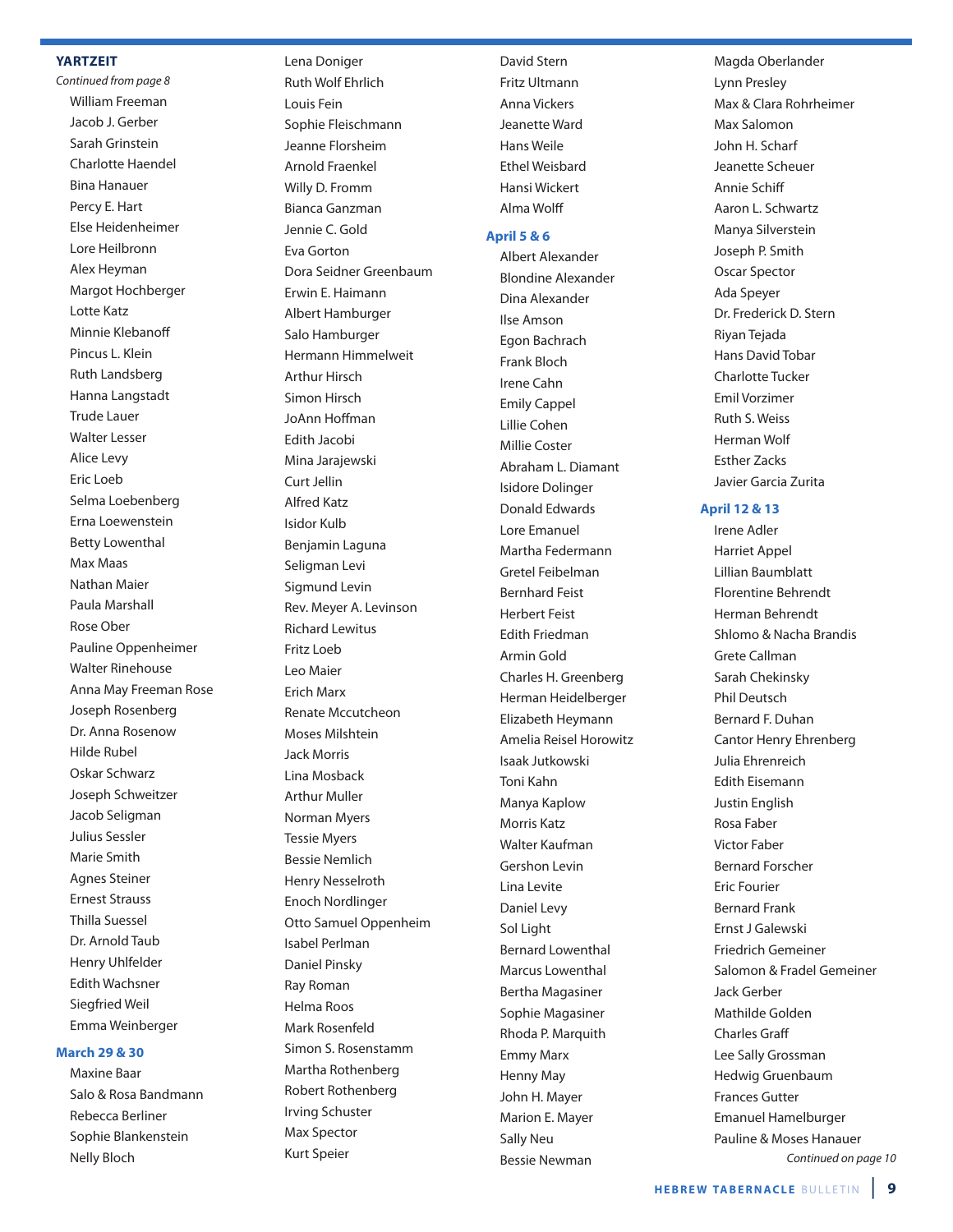### **YARTZEIT**

Continued from page 9 Erna Heart Sigmund Herz Clara Hirsch Julius Holdheim Selma Israel Carola Klein Samuel Konig Ruth Krautman Ruth Krautman Emilie & Heinz Langstadt George Lebow Jacob Lefkowitz Alfred Lehmann Siegfried Loewenstein Ludwig Loewkowitz Gida Lomnitz Louis Michael Lena Michel Julius Morgenroth Dwora Muetz Charles Neadel Elsie Oestreicher Helene Oppenheim Barnet Perlman Paul Pollack Theo Rendl Mamie Rosenbluth Ruth Rosenthal Paul A. Salz Richard Schulz Irma & Julius Siegel Selma Siegel Julius Simon Klara Simon Linda Diane Solomon Max Stern Fanny B. Strauss Jeanette & Salomon Strauss Lillie Stream Olga Weihermann Simon Weinberger Irma Weinheim Rosi Weinheim Bernard Weissman Bella & Leopold Werberg Benjamin Willis Peter L. Wolff Max Zobel Robert M. Zweig

### **April 19 & 20**

Ernest Abraham Sol Altschuler Irene Baltuch Harry N. Baruch Walter Bergmann Leo Blankenstein Machla Braun-Speishandler Max Breitbarth Rev. Max Ehrenberg Carol Feller Arthur Frank Elsie Frank Martin Freund Siegfried Gold Alfred Grau Steven Allen Greenbaum Louis Gutmann Dr. Arthur Hahn Judge Charles Horowitz Anna Kalfus Herbert Kann Bertha Kaufman Anna Kramer Rebecka Lachmann Emma Lambert Selma Landauer Jules Lebell Martha Levi Ilse Lichtstern Stefanie Lowen Ruth Lowenthal Renate C. Maas Jacob Mandelbaum Kathe Marcus Max Marx Julius May Charles Mayer Jacques J. Mayer Walter Mosbacher Abraham Ober Bertha Pels Henny Rinehouse Mina Roos Ruth Rosenbaum Jonas Leib Rosner Bruno J. Salomon Flora Schloss Dr. Hugo Schutz Eugenie Seligsberg Milton Semes Ben J. Sondheim Kurt Stern

Thekla Strauss Irma M. Tyson **Fred Wolff** Jacob Wolff

### **April 26 & 27**

Nathan Abrams Sonia Ahrens Emanuel Bellefond Charlotte Blatt Henry K. Bronheim Gustav Buchdahl Abraham Cohn Irene Danziger Irene Danziger Pfc. Gunther Dorzback Irmgard Ehrlich Arthur Frank Franziska Goldstrom Traude Hamburgh David Heimann Meta Hermann Joseph Hirsch Anne Hoexter Bess Kaufman Florence Keidan Arthur S. Klashman Annie Kohlhagen Joseph Leindheim Isaac Linden Doris Mannheimer Alice Marx Erna Marx Hilde Marx Gary Mendel Dr. Henry Mintz Dr. Jacob Joseph Nadel Anna Nadelman Zessi Nelkens Emma Norman Rosa Ochs Jonathan Ragovin Kurt Reis Joel Rosenbaum Faith Rosenzveig Leo Secunda Esther Seide Lilli Seligsohn Maurice Silverstein Otto Sonnenfeld Ruchel Spiewak Dr. Ernst Springer Adolph Stern Helene Stern

Berthold Strauss Erna Strauss Solomon Strisower Erwin Winter

### **May 4 & 5**

Moses Barth Julius Baum Karl Baum Dr. George Benson Harry Donish Fred F. Duhan Georg Feibel Max E. Fischler Judith Frank Isolde Froehlich Dorothy Gabriel Rita Greenberg Israel Grinstein Tilde Gruenebaum Albert Heilbronn Alice Hoexter Eva M. Huvos-Lowenthal Josef Israel Herman Kohlman Dora Kohon Allison Krause Mildred Kutell Ray Lewis Catherine Mable Ernest May Sessy Mayer **Jeff Miller** Zacharias Mode Robert A. Muller Lorraine Fay Myerson-Anderson Katherine Neumann Alfred Regensburger Max Regensburger Elise Rothschild Edith Rubino John Rubino Sandy Scheuer Bill Schroeder Toni Simon Rudy Simonstein Fred Stacy Annie Stiefel Ray Weigert Alex Weinheim Gertrude Wittner Judit Wolff Sidney S. Wolff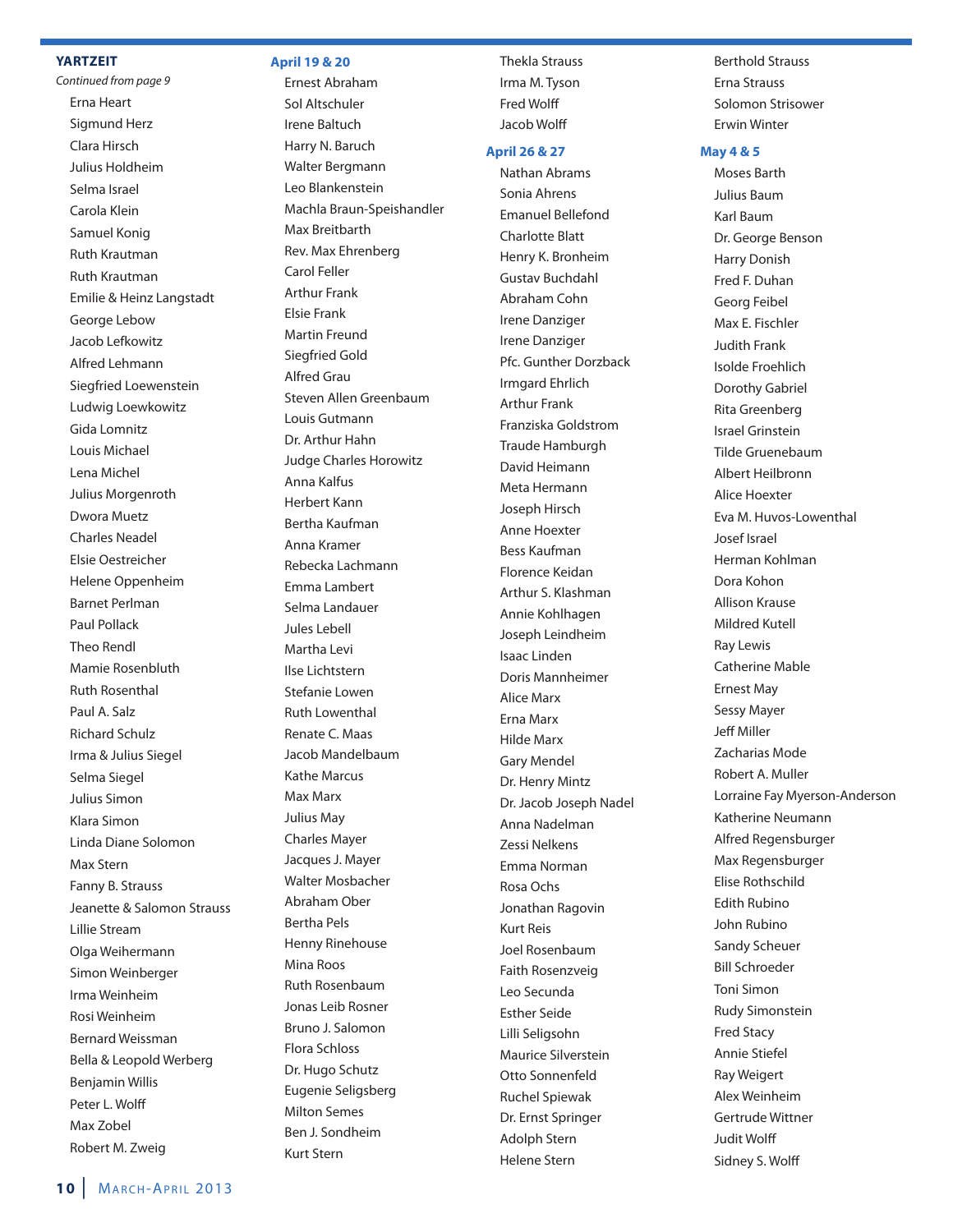## **March 2013 ADAR-NISAN 5773**

| <b>SUNDAY</b>                                     | <b>MONDAY</b>                                                                                                                | <b>TUESDAY</b>                                                  | <b>WEDNESDAY</b>                                                | <b>THURSDAY</b>                                               | <b>FRIDAY</b>                                                                                                                             | <b>SATURDAY</b>                                                                                                                                             |
|---------------------------------------------------|------------------------------------------------------------------------------------------------------------------------------|-----------------------------------------------------------------|-----------------------------------------------------------------|---------------------------------------------------------------|-------------------------------------------------------------------------------------------------------------------------------------------|-------------------------------------------------------------------------------------------------------------------------------------------------------------|
|                                                   |                                                                                                                              |                                                                 |                                                                 |                                                               | Adar 19<br>5:45 pm: Hands-on-Activity<br>6:30 pm: Family Service -<br>Kitah Gimel<br>7:30 pm: Buffet Dinner<br>(advance payment required) | Adar 20<br>10:00 am: Ki Tisa-<br>Shabbat Parah (Piano)<br>12:00 pm: Adult Ed<br>with Rabbi Gale<br><b>Bar Mitzvah of Jesse Weiss</b>                        |
| Adar 21<br>3                                      | Adar 22<br>4:00 pm: Hebrew School<br>6:00 pm: Kita Chet<br>7:00 pm: Art Opening:<br>Diana Douglas<br>7:00 pm: Exercise Class | Adar 23<br>5                                                    | Adar 24<br>12:30 pm: Sisterhood<br>4:00 pm: Hebrew School<br>6  | Adar 25<br>7:30 pm: Weekly Torah<br><b>Portion Study</b><br>7 | Adar 26<br>6:00 pm: Tot Shabbat<br>7:30 pm: Kabbalat Shabbat                                                                              | Adar 27<br>10:00 am: Vayahkel-<br>Pekudel-Shabbat<br>HaChodesh<br>10:30 am: Jr. Congregation<br>12:00 pm: Adult Ed<br>with Rabbi Gale<br>9                  |
| Adar 28<br>10                                     | Adar 29<br>4:00 pm: Hebrew School<br>6:00 pm: Kita Chet<br>7:00 pm: Exercise Class<br>11                                     | Nisan 1<br>12                                                   | Nisan 2<br>12:30 pm: Sisterhood<br>4:00 pm: Hebrew School<br>13 | Nisan 3<br>7:00 pm: WHFC:<br>My Winnipeg<br>14                | Nisan 4<br>7:30 pm: Kabbalat Shabbat<br>(Lay Led-R. Wenig-Piano)<br>15                                                                    | Nisan 5<br>10:00 am: Vay<br>12:00 pm: Study of the<br>Zohar<br>12:15 pm: Let's Talk<br>Social Action!<br>7:00 pm: WHFC:<br>Meet the Filmmakers <sup>1</sup> |
| Nisan 6<br>17                                     | Nisan 7<br>4:00 pm: Hebrew School<br>6:00 pm: Hebrew<br>High School<br>7:00 pm: Exercise Class<br>18                         | Nisan 8<br>19                                                   | Nisan 9<br>12:30 pm: Sisterhood<br>4:00 pm: Hebrew School<br>20 | Nisan 10<br>21                                                | Nisan 11<br>7:30 pm: Kabbalat Shabbat<br>22                                                                                               | Nisan 12<br>10:00 am: Tzav-Shabbat<br>HaGadol<br>12:00 pm: The Mishkan<br>T'fillah: A Journey:<br><b>Not A Destination</b><br>23                            |
| Nisan 13<br>Nisan 30<br><b>PESACH VI</b><br>24/31 | Nisan 14<br><b>EREV PESACH</b><br>5:45 pm: Erev Pesach<br>6:30 pm: Congregational<br>Seder<br>25                             | Nisan 15<br><b>PESACHI</b><br>10:00 pm: Pesach 8 (Yizkor)<br>26 | Nisan 16<br><b>PESACH II</b>                                    | Nisan 17<br><b>PESACH III (CH'M)</b>                          | Nisan 18<br><b>PESACH IV (CH'M)</b><br>7:30 pm: Kabbalat Shabbat                                                                          | Nisan 19<br><b>PESACH V (CH'M)</b><br>10:00 am: Shabbat<br>Pesach<br>12:00 pm: The Mishkan<br>T'fillah: A Journey:<br>Not A Destination<br>ðU               |

## **April 2013 NISAN-IYYAR 5772**

| <b>SUNDAY</b>                                                  | <b>MONDAY</b>                                                                                              | <b>TUESDAY</b>                                                     | <b>WEDNESDAY</b>                                                                                                                   | <b>THURSDAY</b>                                       | <b>FRIDAY</b>                                                                                                                                                                               | <b>SATURDAY</b>                                                                                                                                  |
|----------------------------------------------------------------|------------------------------------------------------------------------------------------------------------|--------------------------------------------------------------------|------------------------------------------------------------------------------------------------------------------------------------|-------------------------------------------------------|---------------------------------------------------------------------------------------------------------------------------------------------------------------------------------------------|--------------------------------------------------------------------------------------------------------------------------------------------------|
|                                                                | Nisan 21<br><b>PESACH VII</b><br><b>May-June Bulletin Deadline</b>                                         | Nisan 22<br><b>PESACH VIII</b><br>10:00 am: Pesach 8 (Yizkor)<br>Ω | Nisan 23<br>3                                                                                                                      | Nisan 24                                              | Nisan 25<br>5:45 pm: Hands-on-Activity<br>6:30 pm: Family Service -<br>Kitah Hay<br>7:30 pm: Buffet Dinner<br>$(30 \text{ pm}: \text{Buffer } \text{Duniv.})$<br>(advance payment required) | Nisan 26<br>10:00 am: Shmini<br>12:00 pm: Adult Ed<br>with Rabbi Gale<br>6                                                                       |
| Nisan 27<br><b>Yom HaShoah</b><br>57                           | Nisan 28<br>4:00 pm: Hebrew School<br>6:00 pm: Kita Chet<br>7:00 pm: Exercise Class<br>8                   | Nisan 29<br>9                                                      | Nisan 30<br>12:30 pm: Sisterhood<br>4:00 pm: Hebrew School<br>7:30 pm: Jewish Approaches<br>to Contemporary<br>Controversies<br>10 | lyyar 1<br>7:00 pm: WHFC:<br>A Dangerous Method<br>11 | lyyar 2<br>7:30 pm: Kabbalat Shabbat-<br>Yom HaShoah<br>Commemoration<br>(choir and organ)<br>12                                                                                            | lyyar 3<br>10:00 am: Tazria-Metzora<br><b>Yom Haatzmaut Service</b><br>10:15 am: Jr. Congregation<br>12:00 pm: Adult Ed<br>with Rabbi Gale<br>13 |
|                                                                |                                                                                                            |                                                                    |                                                                                                                                    |                                                       |                                                                                                                                                                                             |                                                                                                                                                  |
| lyyar 4                                                        | lyyar 5<br><b>Yom HaZikaron</b><br>4:00 pm: Hebrew School<br>6:00 pm: Kita Chet<br>7:00 pm: Exercise Class | lyyar 6<br>Yom HaAtzima'ut                                         | lyyar 7<br>12:30 pm: Sisterhood<br>4:00 pm: Hebrew School                                                                          | lyyar 8                                               | lyyar 9<br>6:00 pm: Tot Shabbat<br>Pot Luck Fund-Raiser<br>7:30 pm: Kabbalat Shabbat -<br>(Lay Led-R. Wenig/Piano)                                                                          | lyyar 10<br>10:00 am: Acharei Mot-<br>Kedoshim<br>12:00 pm: Study of the<br>Zohar                                                                |
| 14                                                             | 15                                                                                                         | 16                                                                 | 17                                                                                                                                 | 18                                                    |                                                                                                                                                                                             | 20                                                                                                                                               |
| lyyar 11                                                       | lyyar 12<br>4:00 pm: Hebrew School<br>6:00 pm: Hebrew<br>High School<br>7:00 pm: Exercise Class            | lyyar 13                                                           | lyyar 14<br><b>PESACH SHENI</b><br>12:30 pm: Sisterhood<br>4:00 pm: Hebrew School                                                  | lyyar 15                                              | Ivvar <sub>16</sub><br>7:30 pm: Kabbalat Shabbat                                                                                                                                            | lyyar 17<br>10:00 am: Emor<br>12:00 pm: The Mishkan<br>T'fillah: A Journey:<br><b>Not A Destination</b>                                          |
| 21                                                             | 22                                                                                                         | 23                                                                 | 24                                                                                                                                 | 25                                                    | 26                                                                                                                                                                                          |                                                                                                                                                  |
| lyyar 18<br><b>LAG B'OMER</b><br>4:00 pm: Lag B'Omer<br>Picnic | lyyar 19<br>4:00 pm: Hebrew School<br>6:00 pm: Kita Chet<br>7:00 pm: Exercise Class                        | lyyar 20                                                           |                                                                                                                                    |                                                       |                                                                                                                                                                                             |                                                                                                                                                  |
| 28                                                             |                                                                                                            | 30                                                                 |                                                                                                                                    |                                                       |                                                                                                                                                                                             |                                                                                                                                                  |